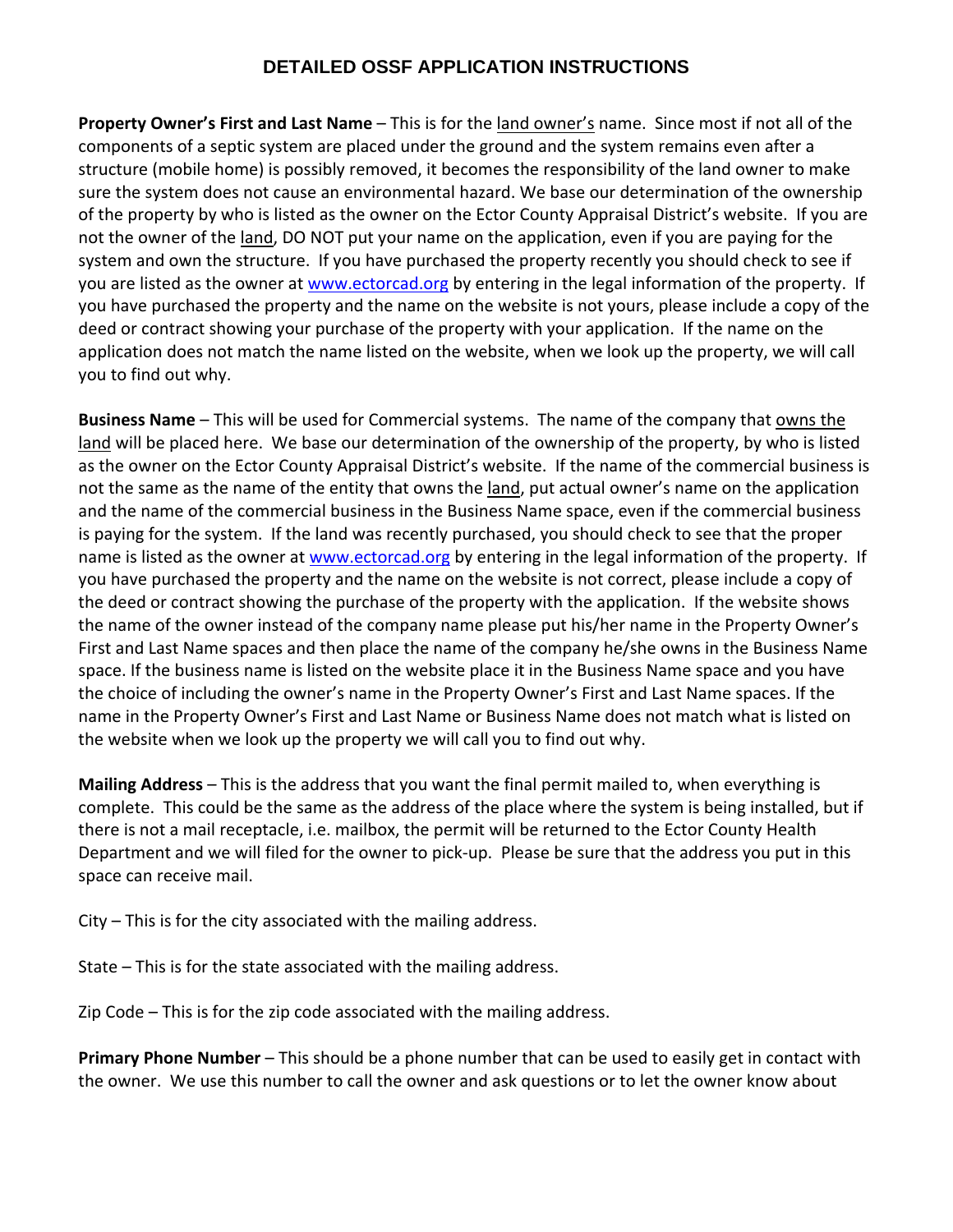something that is needed to make the application acceptable. If you do not speak English , but wish to speak with us, please have a translator for your phone call to us.

**Property Address** – This is the address of the property where the system will be installed. This address needs to have been legally assigned by the Ector County Engineering Department, specific to the property's legal description. If the land already has an assigned address but there are multiple residences on the property, each residence needs a separate assigned address. The assigned addresses can be obtained by contacting David Ingram and/or Eddie Vasquez at the Ector County Engineering Department at 432‐385‐1620. Once they have legally assigned an address, they will add the address to our database and send us a Location Address Assignment sheet containing that address. That sheet will be added to your application.

**City** – This is the city associated with the property address.

**State** – This is the state associated with the property address.

**Zip Code** – This is the zip code associated with the property address.

**Lot size** – This is the legal size of the lot that the septic system is going on. This can be determined by looking at your deed/contract or by going to the Ector County Appraisal District's website [www.ectorcad.org](http://www.ectorcad.org/) and entering the legally assigned address or legal description. If there are multiple lots and any part of the proposed septic system crosses a legal lot line, then those lots will have to be "joined." This "joining" will have to be done after the application is turned in at the Health Department, but to speed the process along, place the words "join lots" in the lots size box, along with the lot size. If the structure crosses the lot line or if the owner owns more than one lot but the septic system does not cross the lot lines, then only include the lot size of the lot where the septic system will be installed.

**Type of Property** – Here you will choose either Subdivision or Township. This can be found in the legal description of you property on your deed/contract. The subdivisions have a subdivision name such as Westover Acres along with a block and lot number. The townships will have the letter "T" with the number "1", "2" or "3" and a direction. An example a township is T-2-S. The townships are also associated with a section number, block number, and many times a card number.

## **Subdivision Information**

**Subdivision Name** – This is where you will put the subdivision name, if your property is in a subdivision.

**Block** – This is where you will put the block number, if you property is in a subdivision.

**Lot** – This is where you will put the lot number, if you property is in a subdivision.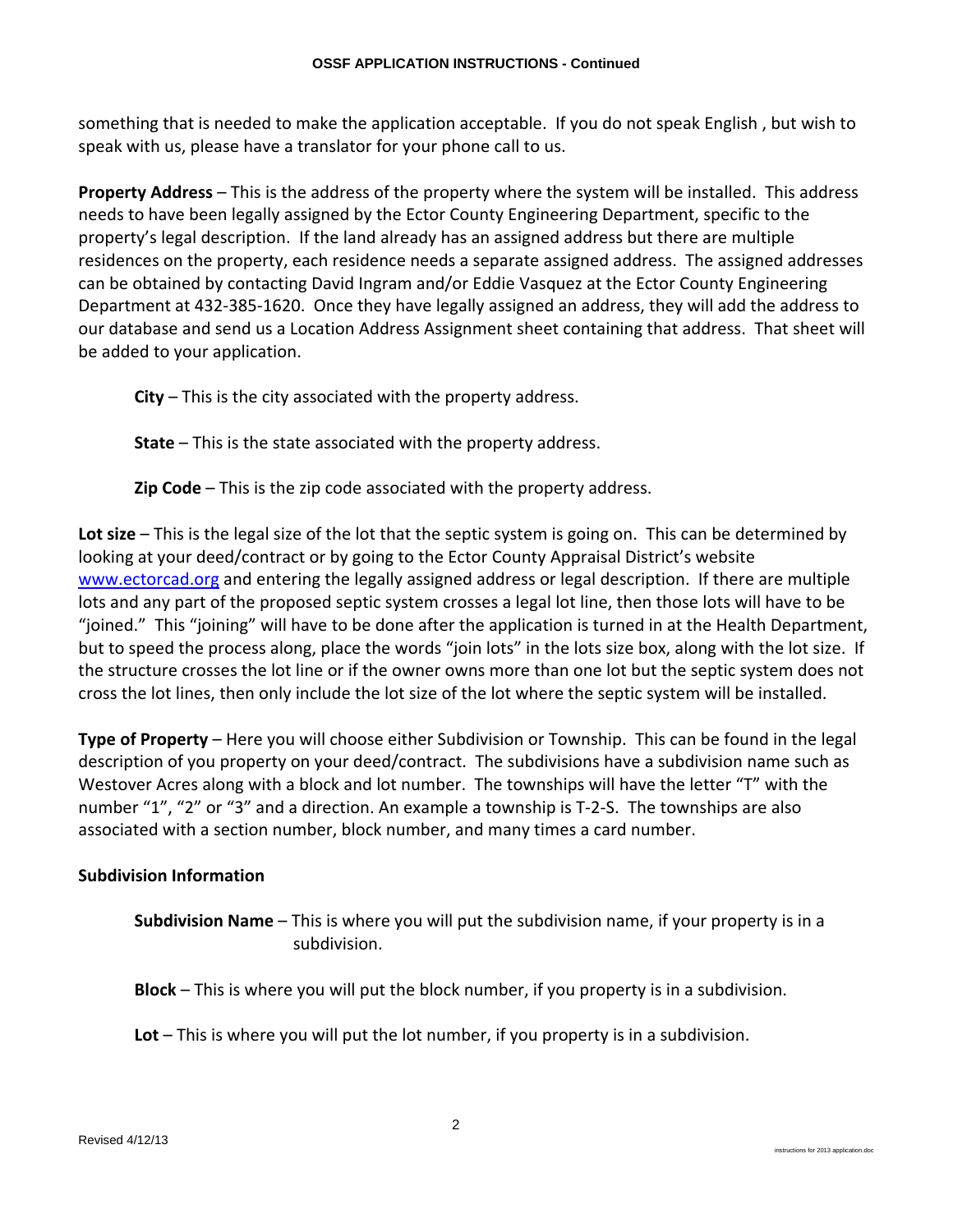**Other Information** – This is where you will put any other legal information that is not the subdivision name, block number or lot number that will help us locate the property more easily.

## **Township Information**

**Township Identifier** – This is where you will put the township identifier (ex. T‐2‐S) if your property is not in a subdivision.

**Section** – This is where you will put the section number, if your property is not in a subdivision.

**Block** – This is where you will put the block number, if your property is not in a subdivision.

**Other Information** – This is where you will put any other legal information that is not the township identifier, section number or block number that will help us locate the property more easily. The card number would go in this section is your property is in a township.

**Type of Use for System** – Here you will choose either Single Family Residence or Commercial Institution. A single family residence is a structure that is either built on or brought to a site, for use as a residence for one family. This includes all detached buildings located on the residential property and routinely is used only by the members of the household of the single family residence. Examples of single family residences are mobile homes, site built homes and single RVs. A commercial institution is any building that is not used as a single family residence. Examples of commercial systems are offices, shops/ factories and anything with multiple connections such as RV parks and mobile home parks.

**Type of Residence** – Here you will choose between mobile home, site built home and single RV, if your system will be proving service to a single family residence. If the system is for a single family residence but is not for one of the three listed, please write in the empty space what type of residence the system will service.

**Number of Bedrooms** – This is where you will put the number of existing or proposed bedrooms for the residence, if the structure is for single family use.

**Living Area in Square Feet** – This is where you with put the square footage of the residence, if the structure is a single family residence. We are only interested in the "liveable area," which includes the parts of the house that are heated and cooled throughout the year. Do not include the garage when calculating the square footage of the residence.

**Type of Commercial Business** – Here you will choose between office, shop, RV park, mobile home park and other, if your system will be providing a commercial institution use. If you select other, please provide the type of structure the system will service in the space provided.

**Number of Employees** – This is where you will put the number of employees, if the structure is a commercial institution and it is an office, shop, or other structure that requires employees.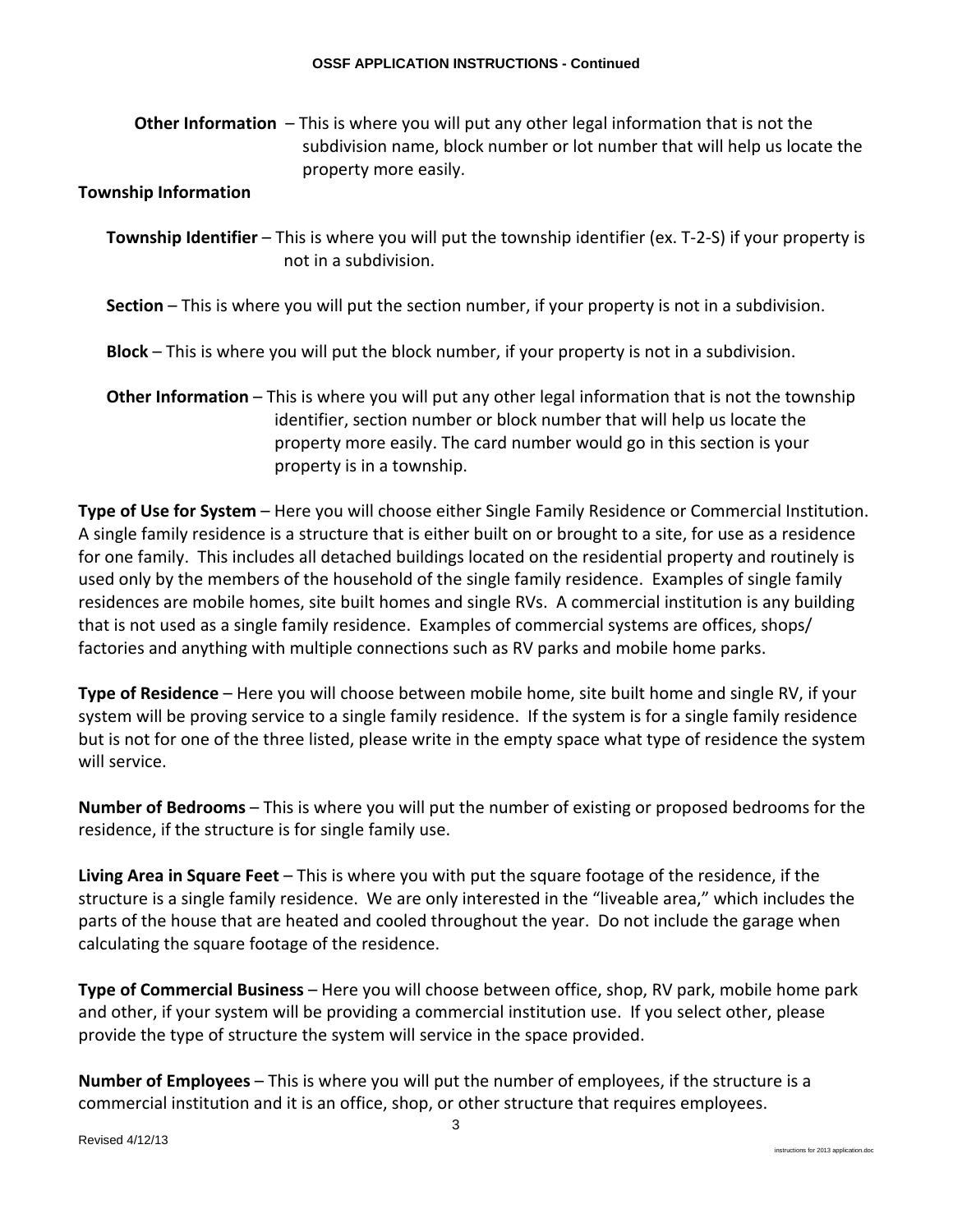**Number of Spaces** – This is where you will put the number of spaces, if the system is servicing a commercial institution that is an RV park or mobile home park.

**Other** – This is where you would indicate the number and type of things that are being supplied in the commercial institution that is not an employee or a space. For example for a mobile home park you would put the number and type of mobile homes being supplied, i.e. 3 two bedroom mobile homes. Another example is for a store you would put the number of washrooms.

**Source of Water** – Here you with choose between Private Water Well and Public Water Supply depending on where the water is going to come from that is going to be supplying the structure the septic is used by. If your structure will be using water that is from a private water well that has been drilled on or around your property choose private water well, if your structure will be using city water choose public water supply.

**Pressure Cemented Well with Documentation** – If your structure will be supplied by a private water well, you will check yes or no here to indicate whether it is pressure cemented or not. Pressure cementing is a process used when drilling a well that uses cement to support the casing in the well bore and isolate each of the water producing zones and their fluids that was penetrated, when the well was drilled. Pressure cementing the well provides greater security that the septic effluent in the drainfield will not find its way into your water well. When the well is drilled, you should receive documentation, if the well was pressure cemented, otherwise, check no.

**Name of Supplier** – If your structure will be supplied by a public water supply, you will put the name of the public water supplier here. If you do not know the public water supplier it is usually just the community name.

**Reason for Application** – Here you will choose either Installing New System or Replacing Existing System. You will choose installing new system, if the system that is going in is the first system being used by the structures on the property. You will choose replacing existing system, if there has been a previous system used by the structure on the property that is being replaced for any reason such as the system was too small or it began to fail. You do not have to write the reason for replacing the system.

**Type of Treatment System** – The treatment system is where the septic effluent goes as soon as it leaves the structure. Here you will choose Septic Tank, Aerobic or Other. Septic tanks are the most common treatment used in this area.

**Pump** – Here you will indicate if your system will be using a pump tank. A pump tank is used when force is needed to move the effluent along the system, like when a surface application disposal system is used (spray heads) or when a proper drop in a sewer pipe can not be achieved.

**Type of Disposal System** – Here you will choose from Leaching Chamber, Soil Substitution, Surface Application or Other. In a standard leaching chamber disposal system, the site's soil is good to begin with or considered "suitable." In a soil substitution disposal system, the soil is "not suitable" (too rocky)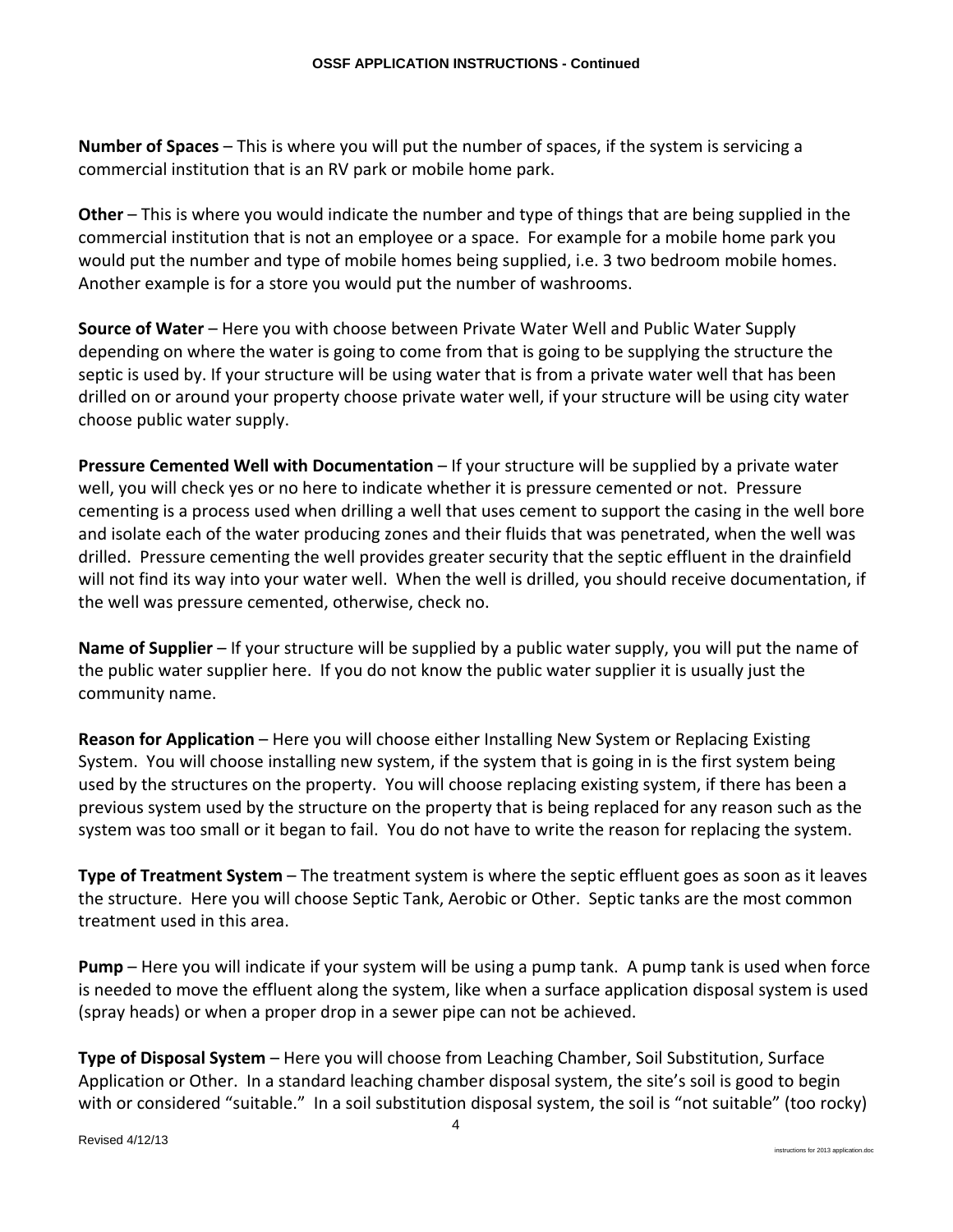and needs to be replaced with soil that is considered suitable. Surface application is typically performed in conjunction with an aerobic treatment plant; a pump is used to spray the effluent onto the surface of the ground using special spray heads. If you choose leaching chamber or soil substitution, you will also have to indicate whether it will be a trench or a bed design. A trench design is where there is at least three feet of undisturbed soil, or soil that has not been dug up, between the trench rows containing panels. A bed design has no undisturbed soil between the rows of panels and the rows lay one foot apart. If you choose other please specify what you will be using.

**Maximum GDP** – This is where the maximum gallons per day (GPD) of the structure that the system will be servicing will go. The maximum GPD is calculated based on the number of bedrooms and square footage for a residential system and the number of spaces or employees for a commercial system.

- 1 or 2 bedroom less than 1,500 sq ft = 225 gallon
- 3 bedroom less than 2,500 sq ft  $=$  300 gallon
- 4 bedroom less than  $3,500$  sq ft = 375 gallon
- 5 bedroom less than 4,500 sq ft  $= 450$  gallon
- 6 bedroom less than 5,500 sq ft  $=$  525 gallon

When choosing maximum GPD pick the highest value based on both the number of bedrooms and the square footage.

**Number of Tanks** – This is where the number of treatment system tanks will go.

**Size of Tanks in Gallons** – This is where the size of the treatment system tanks will go in gallons. If there is more than one tank put the sizes in order as they will be placed from the structure to the treatment system.

**Variance Needed** – This is where you will indicate if you will need a variance. A variance is an exception of the regulations to avoid denying approval of the permit to a landowner when odd configurations of the land constrict improvements. In order to accomplish this, special regulations are put into place allowing for variance of the current regulations, while continuing to provide equal if not greater protection to the public and the environment. With all variances, a professional engineer or registered sanitarian would need to make a formal request and provide a design that would show a solution that provides equal or grater protection. A variance will only be granted for necessity and not for convenience. An example of this would be a setback variance. Here the sewer line would have to be closer then five feet to the property line and there would be no other physical way to have the system on the property.

**Site Evaluator's Name** – This is where you will put the name of the site evaluator that does the site evaluation for your application. You must have a TCEQ licensed site evaluator perform a site evaluation before you can design your system.

**TCEQ License Number** – This is where the TCEQ license number of the site evaluator you use will go.